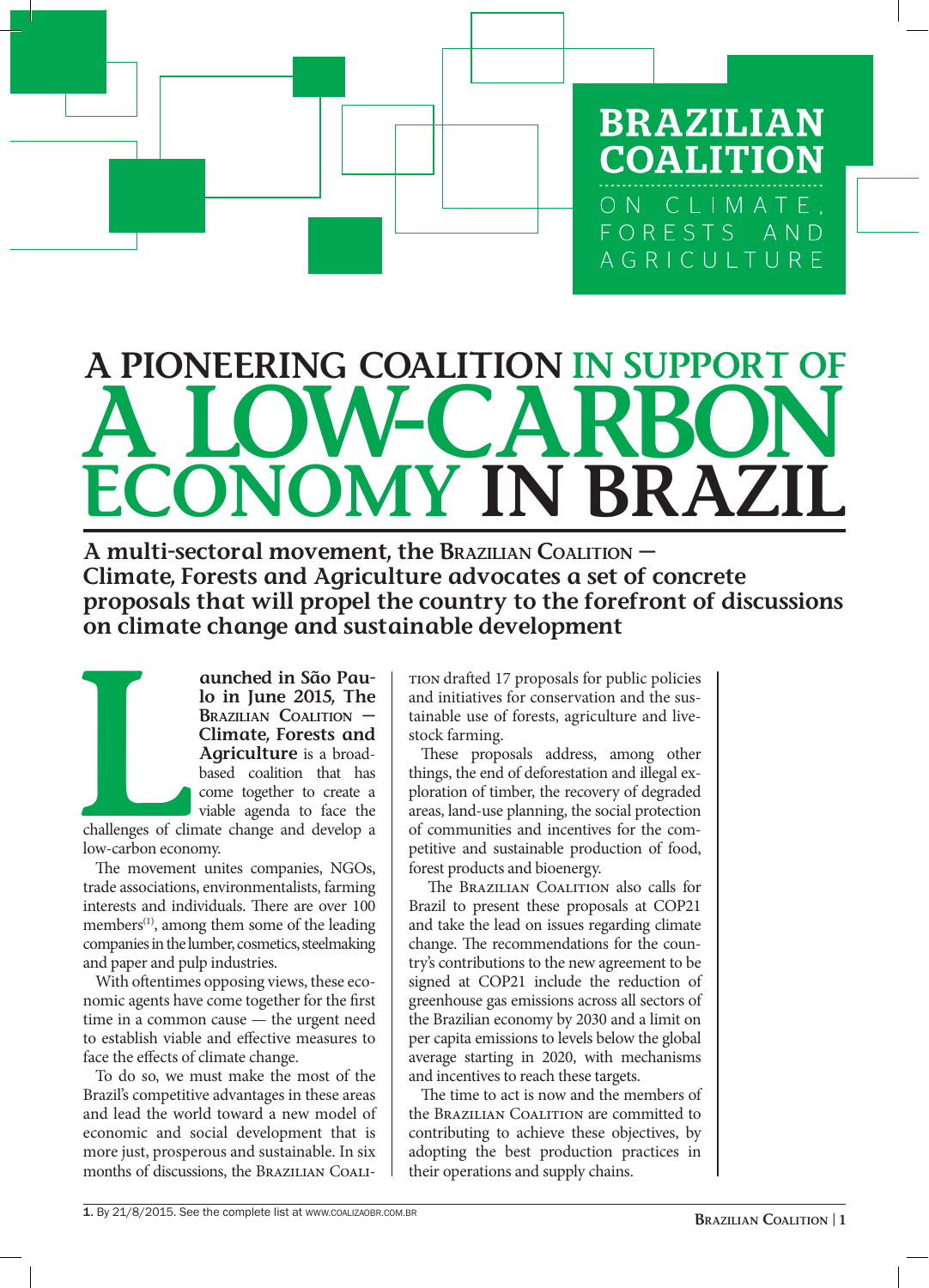## HE BRAZILIAN COALITION ASPIRES NTR TO...

## Greenhouse gases

...reducing greenhouse gas emissions in order to ensure that, by 2020, emissions per capita are always equal to or less than the global average and that Brazil is on its way to zeroing net emissions as soon as possible.

## Preservation legal reserve

...promoting restoration and/or recuperation of all permanent preservation areas and legal reserves in accordance with the legislation in force.

## Forest plantations

...developing commercial forest plantations in degraded areas, creating a supply of forest products to use in different production chains — also as a way of reducing pressure on native forests.

#### **Conservation** biodiversity

...promoting the preservation of Brazilian native plant cover in all biomes at current levels and encouraging the restoration of areas classified as priority for the conservation of biodiversity.

## Preservation of forests

...promoting the end of net loss of forest coverage and the preservation of primary forests in Brazil.

## Food and bionergy

...expanding the production of food, forest products and bioenergy in a competitive and sustainable manner, promoting the recuperation of production capacity of degraded areas and the reduction of greenhouse gas emissions.

## Deforestation

...eliminating deforestation and illegal exploration of forests in Brazil.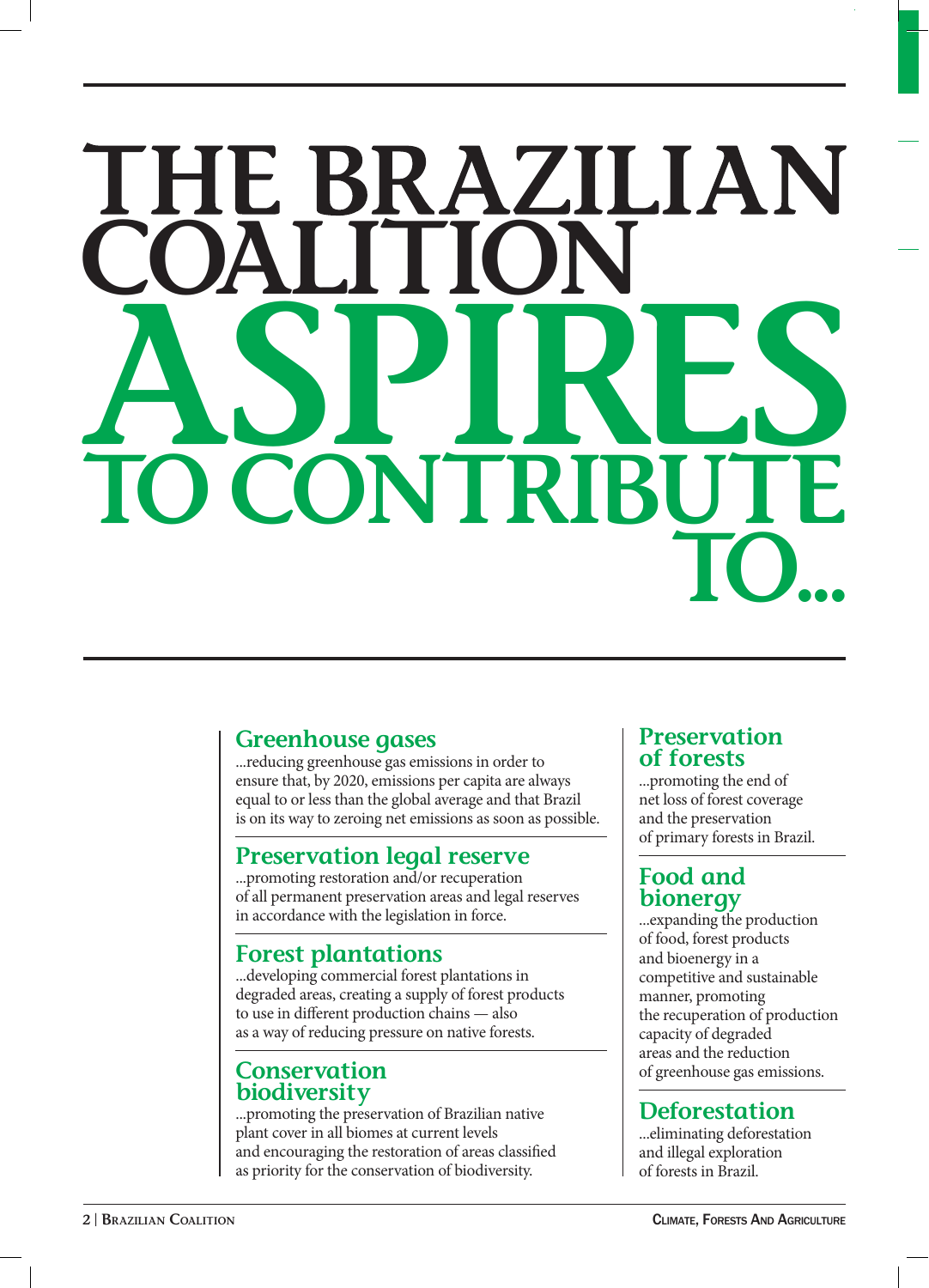

## **BRAZILIAN COALITION** ON CLIMATE, FORESTS AND AGRICULTURE

## Production chains

...eliminating the sale and consumption of products originating from deforestation and illegal exploration from global production, sales and consumer chains.

## Sustainable management

...expanding substantially the sustainable management of native forest and ensuring the traceability and certification of public and private procurement of forest products.

## Agriculture and livestock farming

...disseminating low-carbon practices in Brazilian agriculture and livestock farming, including: the restoration of degraded pastures; integration of crop-livestock-forest and agroforest systems; no-till farming; biological nitrogen fixation; use of biomass wastes from agriculture and livestock farming; animal manure management and sustainable crop production intensification.

## Energy mix

...making renewable and sustainable sources of energy predominate in the national energy grid, with a view to eliminating the use of fossil fuels in the energy mix by 2050.

## Pricing

...implementing mechanisms to price and compensate — the maintenance and expansion of natural and forest ecosystem services (including good agricultural, forest and pasture practices) in addition to payment mechanisms for carbon, which need to be improved and expanded.

## **Transparency**

...ensuring the quality, timeliness and full transparency of all of the data for implementing climate, forest and agriculture policies and their monitoring and management instruments Examples: Rural Environmental Registry, Environmental Regularization Program, plans for sustainable forest management, financing, deforestation and emissions.

## **Conservation**

...strengthening the network of protected areas nationally and effectively implementing the protected areas already created.

## **Transition**

...ensuring that the transition to a sustainable low-carbon economy in forestry and agriculture is done in a way that promotes land-use planning, inclusion, dialogue and social protection of Brazilian communities, generation of new jobs, rise in income generation, maintenance and expansion of rights, training and retraining of workers and rural producers.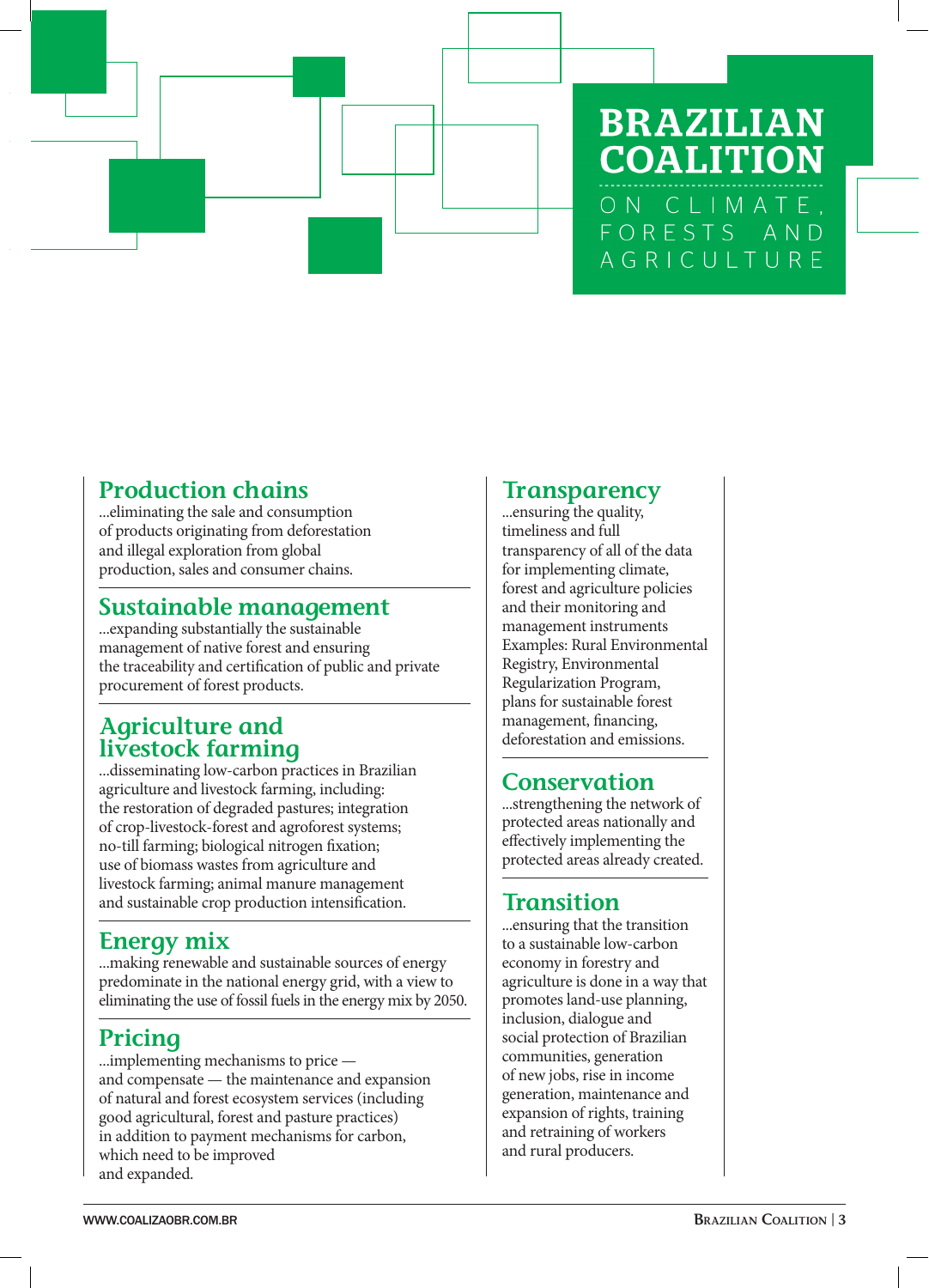



Implementation of the Forest Code, land-use regularization and international cooperation

> Mechanisms for pricing carbon and ecosystem services

Fight deforestation, increase forest stocks and promote low-carbon agriculture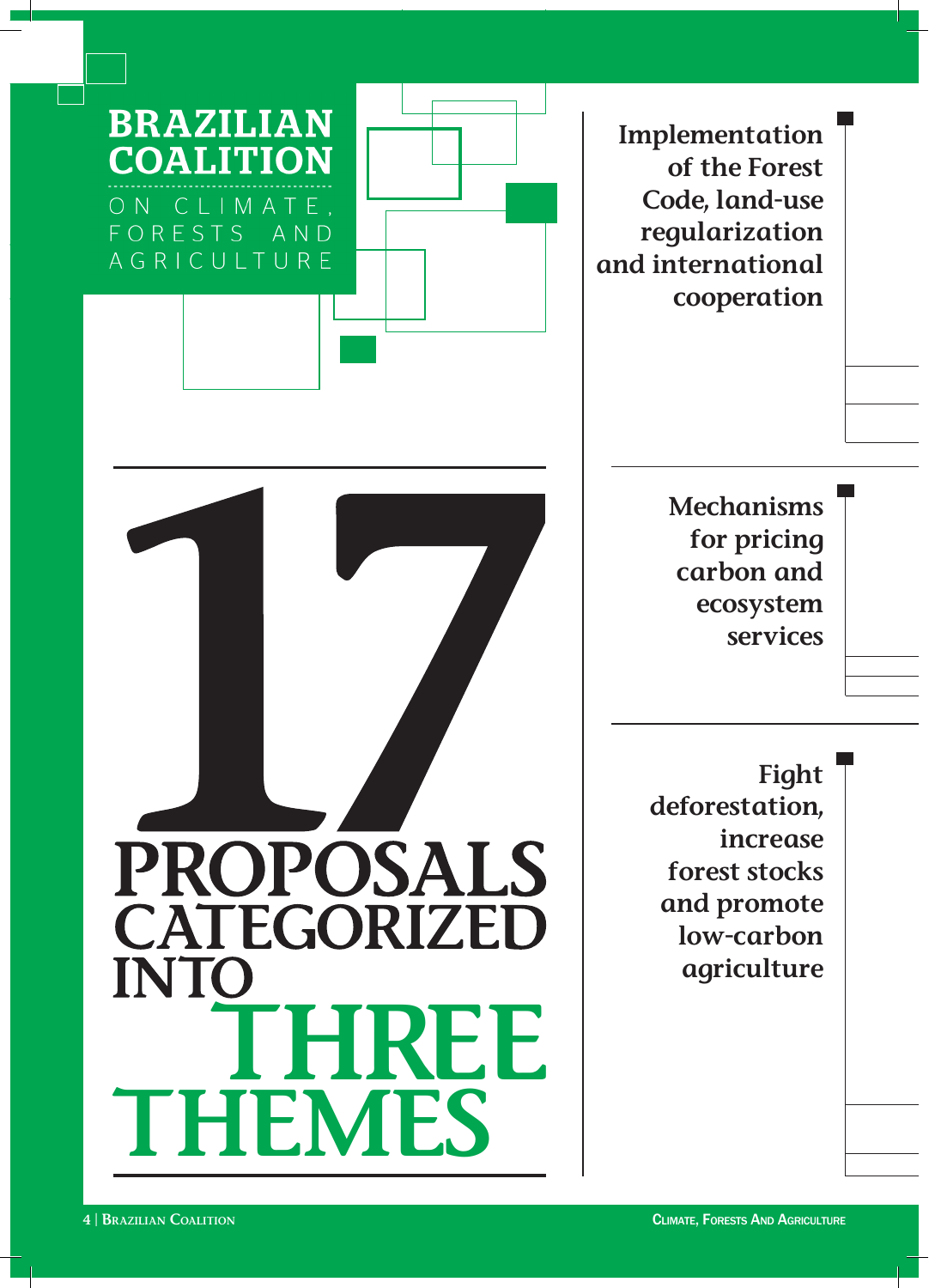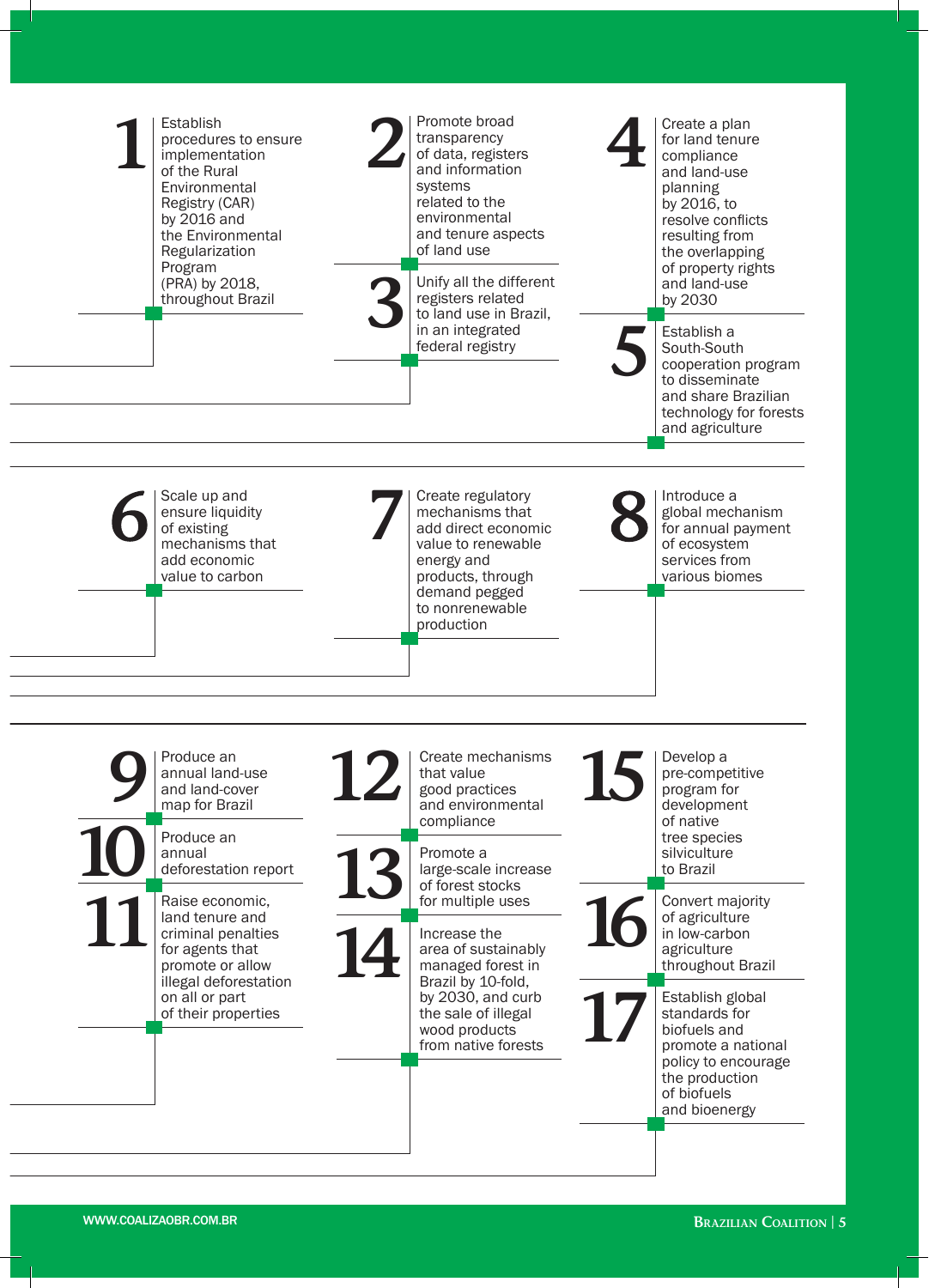**BRAZILIA COALITION** ON CLIMATE, FORESTS AND AGRICULTURE

# RECOMMENDATIONS

## for the Intended Nationally Determined Contributions  $-$  INDC  $-$  of Brazil

## PRINCIPLES

The four principles on which the recommendations by the BRAZILIAN COALITION are based

## Long-term view

Take a long-term view of the need to control global greenhouse emissions

## Fair share

Settle on criteria to determine Brazil's fair share of efforts to reduce emissions

## Reduction level

Propose a logical basis to determine the reduction level for Brazil's emissions

## Viability

Propose mechanisms, elements and incentives that will enable the commitments to be assumed by the Coalition and Brazil

## AMBITION

Aspects that need to be considered in the INDC so that Brazil can play an important role in a new, low-carbon economy



Effective emissions reduction for the entire economy in the first period of the commitment to the new agreement



Increase greenhouse gas removals, primarily in forest, agriculture and livestock farming activities

Long-term commitment to reduce net emissions to zero as recommended by the scientific community, based on the IPCC scenario of 450 ppm

Maintain per capita emissions below the world average starting in 2020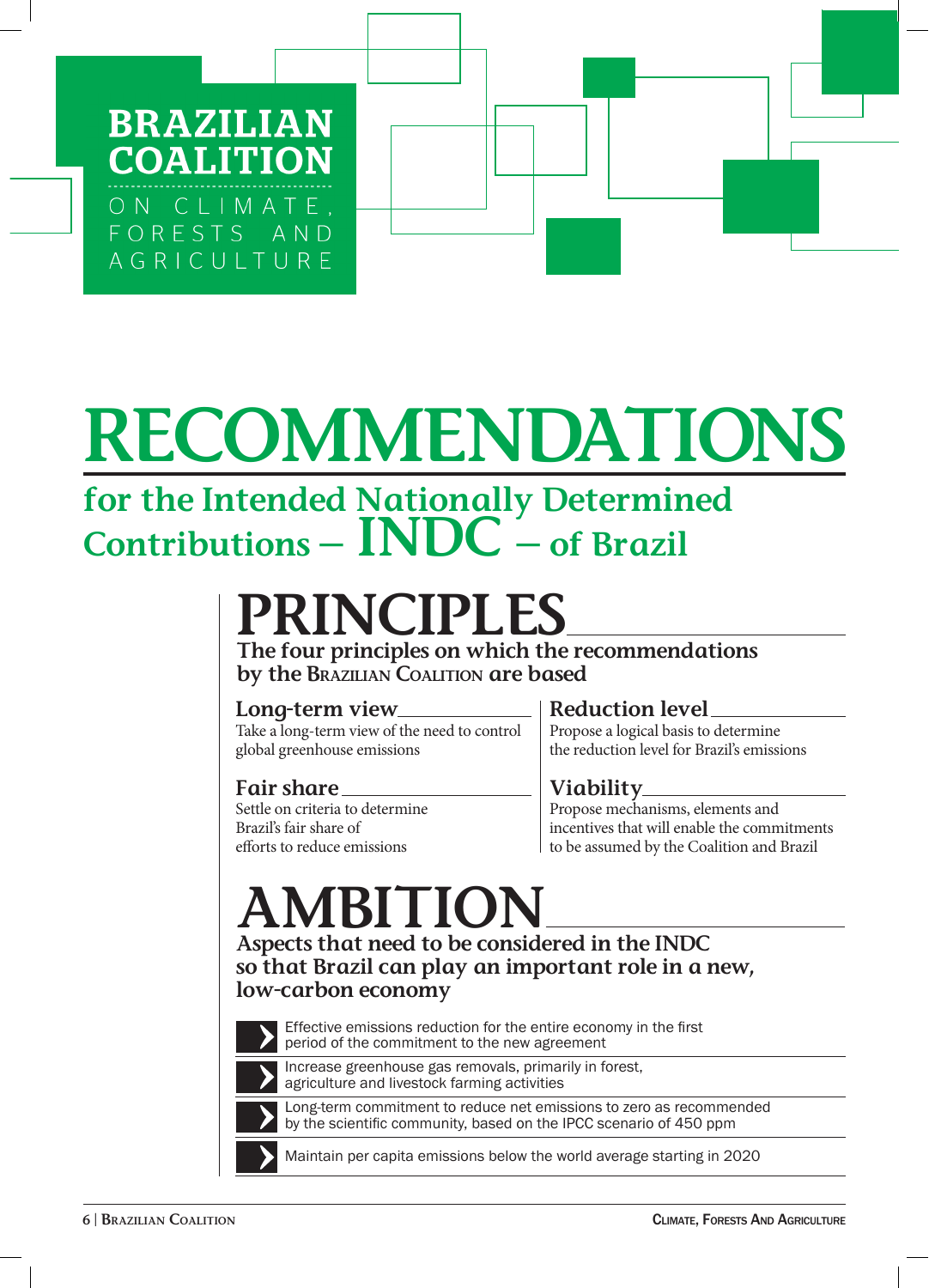## ASSUMPTIONS Conditions necessary to fulfill the proposed objectives

#### Policies and incentives

Approval of economic policies and incentives, on a national and international level, that make it possible to fulfill the commitments proposed and transform Brazil's entry into global production arrangements into an opportunity to increase the country's competitiveness

## Carbon pricing

Implementation of national and international initiatives to price carbon

#### Emerging economies

The major emerging economies, currently outside of Annex 1, must have, at the very minimum, similar commitments and objectives, including in the long term

#### Zero net emissions

The countries that are currently part of Annex 1 must make the commitment to reduce net emissions to zero by midcentury

# PROPOSALS ADOPTED

## — voluntarily and under no legal obligation by the BRAZILIAN COALITION

The signatory companies and organizations of the BRAZILIAN COALITION – Climate, Forests and Agriculture pledge to:

Comply with<br>
deadlines for<br>
implementing th<br>
Brazilian Forest<br>
Code, especially<br>
with regard<br>
to the Rural Environmental Comply with deadlines for implementing the Brazilian Forest Code, especially with regard Registry and the commitments to be assumed under the Environmental Regularization Program



compliance with the Brazilian Forest Code in their supply chain



Ensure<br>
zero ner<br>
defores<br>
in their<br>
supply<br>
chains zero net deforestation in their supply chains





WWW.COALIZAOBR.COM.BR